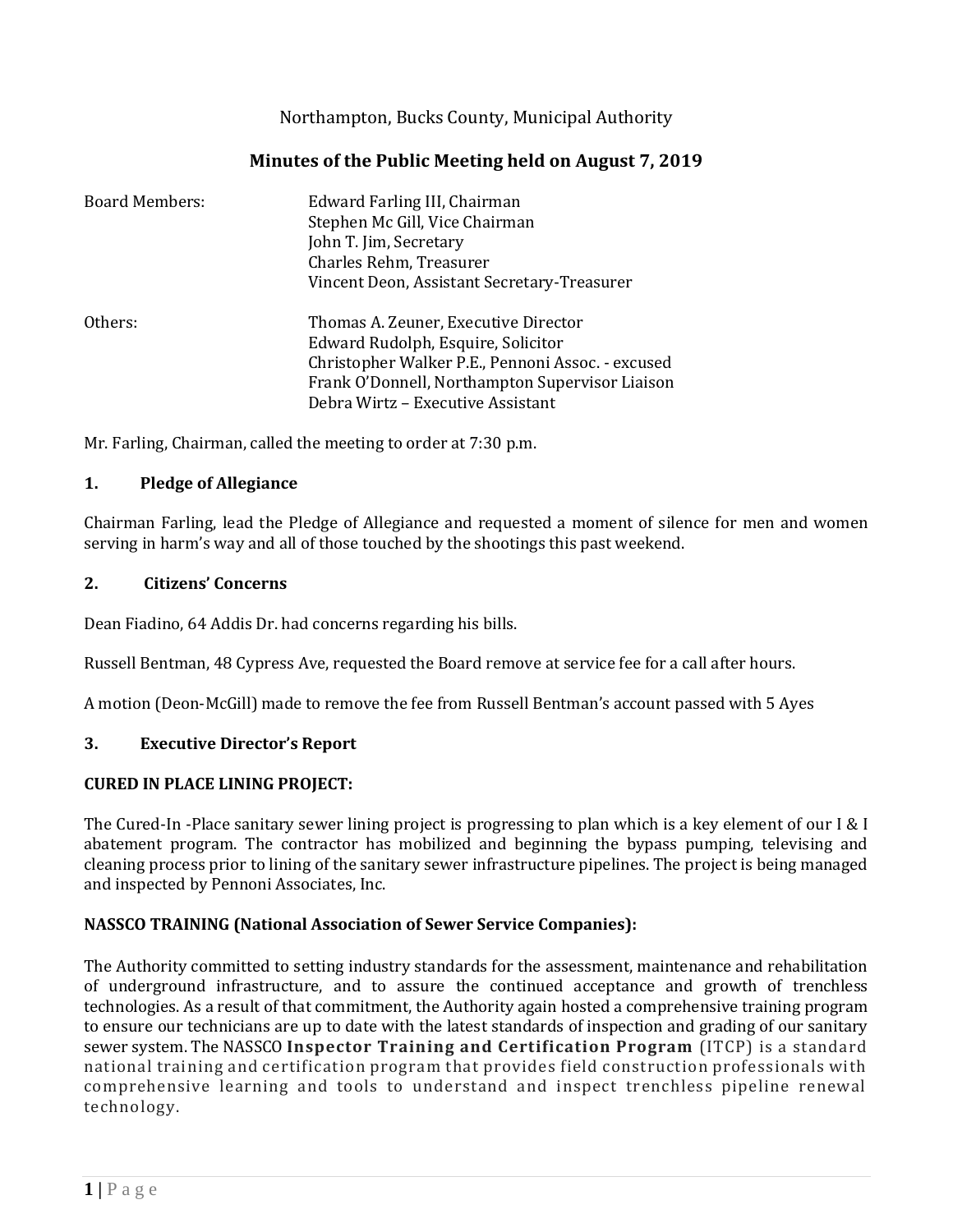The Authority would like to thank the Northampton Township Fire Department for use of their training facility to host our multi-day training event this week.

### **CPR TRAINING:**

The Authority will be providing CPR training for all its operational and administrative personnel next week at the Authority offices. The session will be hosted in our lobby / meeting room.

### **WATER - CROSS-CONNECTION / BACKFLOW PREVENTION PROGRAM:**

The Authority's Cross-Contamination Control Program being implemented by contract with the National Water Specialties Company and managed by the Authority's Director of Technology Bob Tagert is progressing according to plan and schedule

### **LEAD AND COPPER SAMPLING (3-year cycle – EPA Requirement)**

Every three years the Authority is required to complete sampling of Lead and Copper within its distribution system. 2019 is the year in which we are required to conduct the samplings as required by the United States Environmental Protection Agency. That program is progressing on schedule according to expectation.

### **I & I ABATEMENT:**

The Authority sent approximately  $800 +/-$  letters to Authority sanitary sewer customers in the Upper Southampton basin and a select portion of an area of concern in Holland. Those letters expressed the Authority's concerns over potentially illegal connections to the sanitary sewer system via sump, pumps, roof leaders, broken clean-outs, and floor drains. This was beta test to determine if letters of inquiry would result in a cooperative response from those areas we targeted. Unfortunately, the results were much less than hoped for. We received a mere handful of responses to our inquiries and no confirmed violations needing corrective action.

In order to increase our efforts in the detection of inflow and infiltration, the Authority will be purchasing smoke testing equipment which will aid in the detection of illegal or improper sanitary sewer connections. The Authority has used smoke testing "by contract" in the past with reasonable success. The new initiative will be run by the Authority using our own equipment and labor in lieu of external contracting. The equipment acquisition cost is very reasonable at just over three thousand dollars.

### **LINDEN ROAD & HOLLY KNOLL ROAD WATER MAIN EXTENSION:**

The letters, survey forms, ballots and copies of the power-point presentation were sent to the twenty-one (21) property owners in the subject project area. This will be an agenda item for the September Board meeting.

### **4. Approval of the Minutes of July 3, 2019**

A motion (McGill-Deon) made to approve the Minutes of July 3, 2019 passed with 5 ayes.

### **5. Check Requisitions / Accounts Payable**

A motion (Rehm-Deon) approving the following Requisition/s passed 5 with ayes.

**Requisition No. 2178** dated 07/10/19 in the amount of \$168,803.09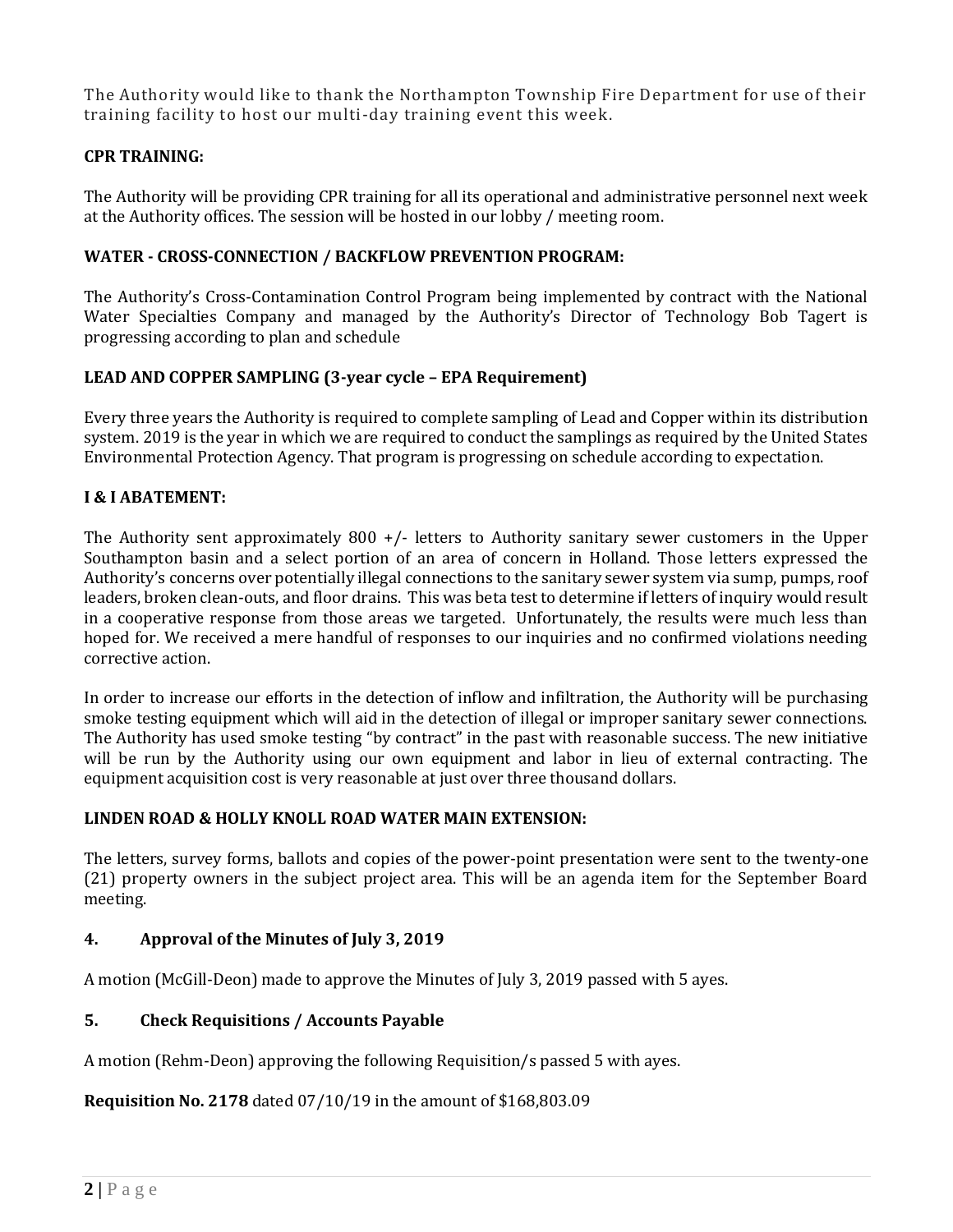The major items paid under **Requisition No. 2178** are as follows: Analytical Laboratories - \$12,495.00; Dan-Nick Enterprises - \$1,630.00; First National Bank of Newtown \$59,129.38; PECO - \$14,214.12; TD Card Services - \$1,712.50; Verizon - \$1,005.50; and \$75,000.00 for payroll.

## **Requisition No. 2179** dated 07/17/19 in the amount of \$458,607.15

The major items paid under **Requisition No. 2179** are as follows: BCWSA - \$2,300.00; BCWSA - Water - \$169,918.03; Bergey Creative Group - \$5,708.00; Coyne Chemical - \$1,226.80; CSL Services Inc. - \$6,700.00; Diversified Infrastructure - \$45,515.52; Environmental Systems - \$1,472.00; Evoqua Water Technologies - \$6,137.60; Gannett Fleming CO. - \$1,900.00; Hach Co. - \$1,153.00; Herbert Rowland & Grubic - \$2,538.00; Independence Blue Cross - \$10,175.36; JH Shanahan - \$11,256.00; Karl Hops Inc. - \$1,167.28; Link Computer Corp. - \$3,620.51; M & M Lawn Care – \$1,540.00; M.J. Reider Assoc. - \$1,566.00; Meco Constructors - \$26,563.25; Office Basics - \$1,069.99; Pennoni Assoc. Inc. - \$27,887.82; Rudolph Clarke LLC - \$20,762.28; Teamster Health & Welfare Fund - \$17,677.55; Total Funds - \$1,400.00; Upper Southampton Post Office - \$5,000.00; Vincent Deon – Tax Collector - \$2,052.19 and \$75,000.00 for payroll.

# **Requisition No. 2180** dated 08/07/19 in the amount of \$1,135,215.17

The major items paid under **Requisition No. 2180** are as follows: BCWSA - \$2,300.00; BCWSA - Sewer - \$841,866.96; Core & Main LP - \$1,638.96; Cummings Sales - \$5,227.28; EJ USA Inc. - \$11,589.86; First National Bank of Newtown - \$59,129.38; Guardian - \$3,796.69; Guastella Assoc. - \$6,490.62; Hach - \$1,153.00; JH Shanahan - \$1,840.00; Karl Hops Inc. - \$1,542.28; Keystone Eng. - \$2,350.00; LRM Inc. - \$1,197.00; M & M Lawn Care - \$1,540.00; M.J. Reider Assoc. - \$1,748.00; Michael Kerr - \$5,475.00; Office Basics - \$2,090.74; RIO Supply Inc. - \$8,592.60; Swerp - \$86,181.15; TD Card Services - \$5,571.17; Verizon - \$1,533.98 and \$75,000.00 for payroll.

## **6. Judd Builders – Spring Mill Land Development Agreement**

A motion (Deon-McGill) made to authorize and direct, Thomas Zeuner, as Executive Director of the Authority, to approve and execute the Land Development Improvement Agreement ("Agreement") on behalf of the Authority with Judd Builders, as Developer of the Spring Mill Country Club project of 175 townhouses and improvements related to public water and sanitary sewer services, subject to Judd Builders presenting an executed Agreement, providing payments, security, and documents, required therein as of the date of submission by Judd Builders of the executed Agreement on or before September 4, 2019 passed with 5 ayes.

### **7. Resolution 2019-1222 – Intermunicipal Agreement w/ Warminster MUA regarding Spring Mill Land Development (Judd)**

A motion (McGill-Rehm) made to approve Resolution 2019-1222, the Intermunicipal Sanitary Sewer Agreement ("Agreement") with Warminster Township Municipal Authority for sanitary sewer service to the Spring Mill Country Club Townhouses Development ("Project") and authorizes and directs its Executive Director, Thomas Zeuner, to execute the Agreement on behalf of the Authority upon receipt of an executed Land Development Improvement Agreement from Judd Builders, as the developer of the Project on or before September 4, 2019, and the execution thereof by Thomas Zeuner on behalf of the Authority passed with 5 ayes.

## **8. Resolutions 2019-1223; 2019-1224 and 2019-1225 Certification Fees Amended**

A motion (McGill-Rehm) made to approve Resolutions 2019-1223; 2019-1224; & 2019-1225 revising its Rates, Rules & Regulations (RRR) and Fee Schedule related to "Letters of Certification" for public water and public sanitary sewer services passed with 5 ayes.